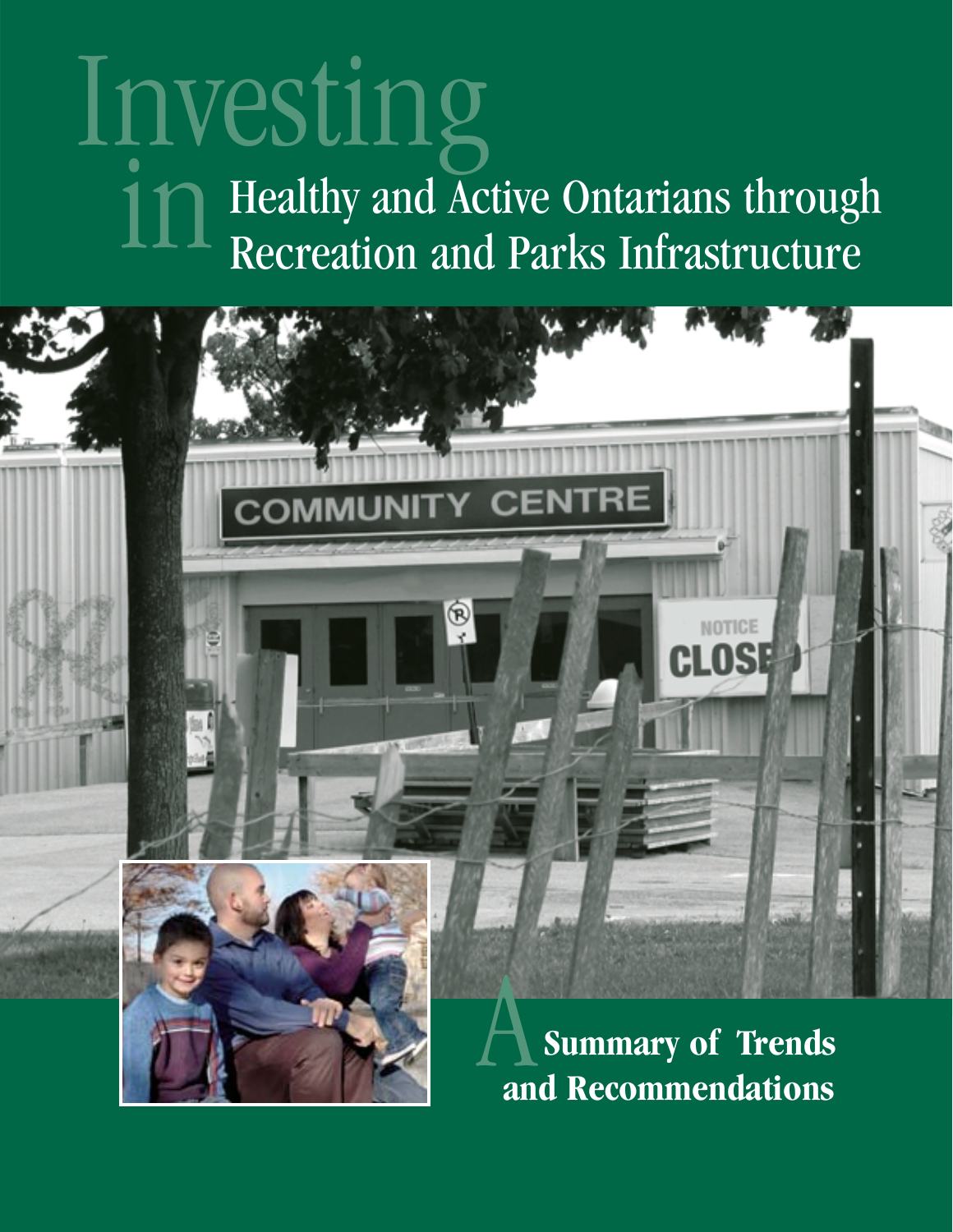# Report Highlights

#### The Issues:

- Ontarians need to become more physically active in order to counteract the "obesity epidemic."
- Ontarians need access to quality recreation facilities in order to maintain a healthy lifestyle.
- Ontario's sport and recreation infrastructure is in a state of physical decline. The vast majority of publicly owned recreation facilities were built between 1956 and 1980, and are nearing the end of their useful life.

### The Price Tag:

The estimated infrastructure deficit in Ontario is **\$5 billion**.

### The Recommendations:

- Develop a comprehensive, long-term, sport and recreation infrastructure provision framework for Ontario that includes:
	- A sport and recreation infrastructure database to assess needs and priorities.
	- A sustainable, province-wide, dedicated sport and recreation infrastructure funding program supported at all three orders of government.
	- A strategy to promote increased physical activity and social engagement for all Ontarians.

To address the infrastructure crisis in Ontario, we must work together to encourage all orders of government to provide dedicated funding for the development, renewal and rehabilitation of sport, recreation and physical activity facilities and outdoor spaces in the province.

### What you can  $do - 3$  important actions:

- Individuals and groups can invest in a high quality of life in Ontario by encouraging all orders of government, Federal, Provincial and Municipal, to provide dedicated funding for the development, renewal and rehabilitation of physical activity facilities and outdoor spaces in the province.
- Municipal councils and non-profit board of directors can adopt formal motions supporting dedicated sport, recreation and physical activity infrastructure funding, in order to send a message to the Provincial and Federal Governments that recreation infrastructure funding is a priority in our communities. Copies of motions should be sent to: 1) your local MP and MPP; 2) Provincial and Federal Ministers for Finance, Infrastructure Renewal, Health Promotion, and/or Sport and Recreation.
- Municipal councils should encourage Provincial and Federal governments to recognize in-kind contributions in any infrastructure funding formulas.

This summary was prepared by **Parks and Recreation Ontario** as part of the Infrastructure Renewal Strategy for Recreation in Ontario. The first phase of this strategy, an inventory and assessment of sport and recreation in Ontario was implemented by an alliance of the **Ontario Parks Association**, the **Ontario Recreation Facilities Association** and **Parks and Recreation Ontario**, with support from the **Ontario Ministry of Health Promotion**.

*Infrastructure is more than just bricks and mortar, it is about…*

- *Protecting the Natural Environment*
- *Building healthy, caring, interactive and creative communities*

*Strengthening the economy through increased tourism and job creation*

*Building healthy minds and healthy bodies*







Parks and Recreation Ontario 1185 Eglinton Avenue East, Suite 406 Toronto ON M3C 3C6 TEL 416.426.7142 FAX 416.426.7371 pro@prontario.org www.prontario.org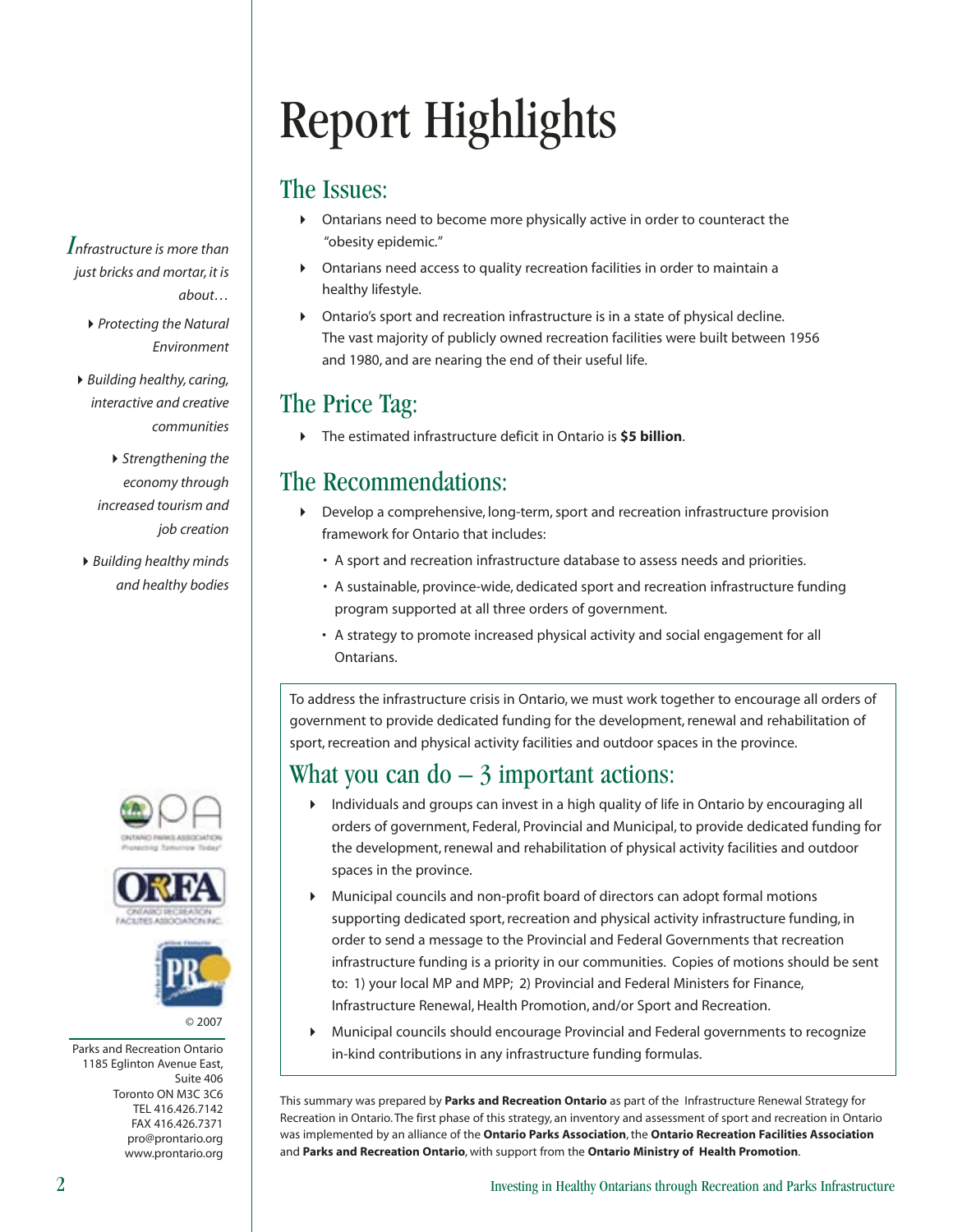## Table of Contents

| Connecting the Dots on Infrastructure, Health Promotion, and Obesity  . 5 |
|---------------------------------------------------------------------------|
|                                                                           |
| The State of Ontario's Sport and Recreation Infrastructure 7              |
|                                                                           |
| Defining Sport and Recreation Infrastructure 10                           |



| and Feeling the Squeeze 12                                  |
|-------------------------------------------------------------|
| Towards a Sustainable Infrastructure<br>Investment Model 14 |
| Intra-Government Convergence 16                             |
| The Parks and Recreation Sector's                           |
|                                                             |

Ontario Municipalities – Closest to the People

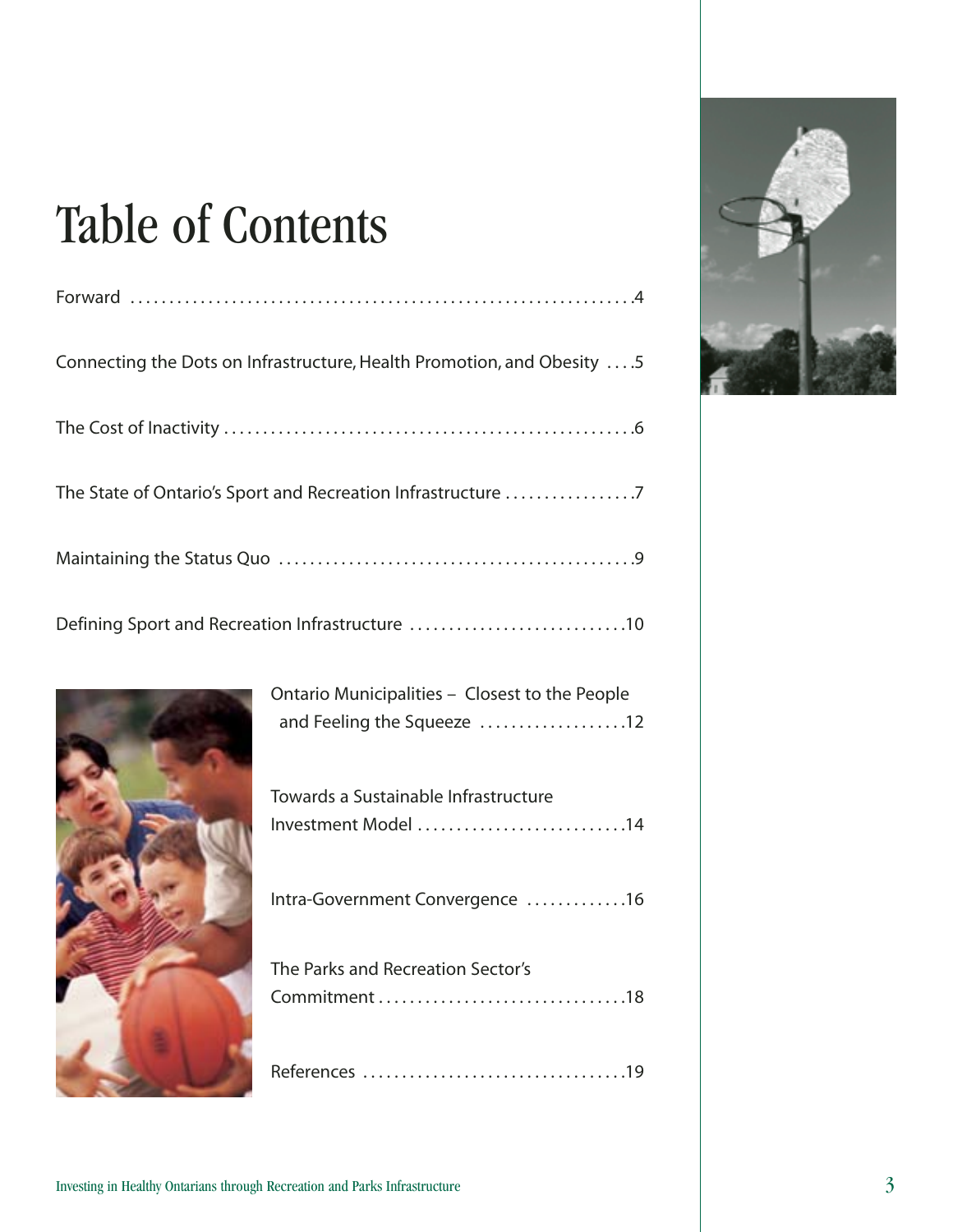### Forward



#### Georgetown, Ontario – "Home of the Little NHL"

**ordon Alcott** may not be a familiar name to most people in Ontario, but in Georgetown, Alcott's name is legendary.

**Gordon Alcott**

In 1936 Mr. Gordon Alcott founded the "Little NHL", giving birth to what many believe to be the foundation of minor hockey associations in Canada. With an initial registration of 60 boys, Alcott organized them into teams representing

the "original six" of the National Hockey League…giving rise to "The Little NHL." To this day, the community of Georgetown, and more specifically the Georgetown Memorial Arena, proudly displays its legacy in hometown hockey as "The Home of the Little NHL."

The Georgetown Memorial Arena opened its doors in 1922. While the arena has undergone several modifications and repairs over the years, it is 84 years old and nearing the end of its functional life.

The real problem for the Georgetown Memorial Arena is that there is no money to bring it back to life or replace it. A new arena is estimated to cost between \$6 to 7 million, and with other capital budget pressures taking priority, this municipality of 55,000 is facing a real dilemma… and time is literally running out.

This is a true story. Unfortunately, it is a common story to many municipalities throughout Ontario facing the same sport and recreation infrastructure crisis. In a recent study conducted by Parks and Recreation Ontario, Ontario's recreation infrastructure deficit – concerning arenas, swimming pools, and community centres alone – is \$4,959,195,000 and it's getting worse.

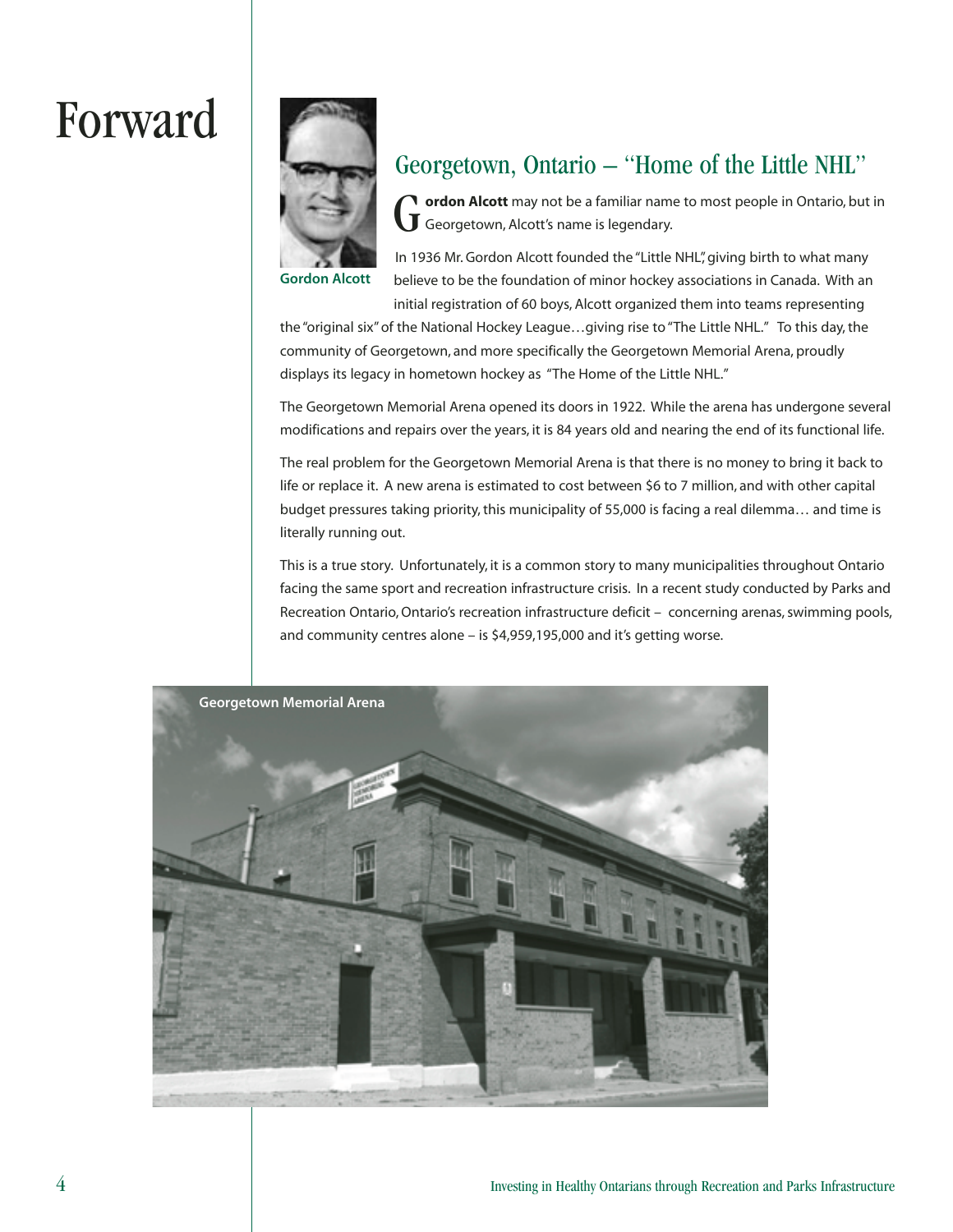## Connecting the Dots on Infrastructure, Health Promotion, and Obesity

### "Houston, We Have a Problem…"

hat may seem as an obvious connection to some, has yet to be fully realized by others. There is rarely a week that goes by that we are not reminded of the growing problems W hat may seem as an obvious connection to some, has yet to be fully realized by others.<br>There is rarely a week that goes by that we are not reminded of the growing problems<br>associated with obesity among Canadians: increas system; links to other health related problems such as type 2 diabetes and certain cancers; as well as a series of mental health, workplace, and quality of life issues.

Ontarians are further reminded that adopting improved eating habits, and increasing their levels of physical activity will go a long way to combating the "obesity epidemic."

While efforts by both the Federal and Provincial Governments with respect to promoting better health through increased physical activity have not gone unnoticed, Canadians and subsequently Ontarians are falling short of committing themselves to regular physical activity. The actual message seems to be getting through, as surveys indicate that 80% of Canadians realize the importance of regular physical activity, but far less actually do it.

This leads us to a more troubling question…

- if Ontarians understand the importance of good health…
- and they know that regular physical activity is a significant contributor to good health… *a) Why are more than 1 in 4 of Ontario's children aged 2-17 overweight or obese? b) Why are "more than half of children between the ages of 15 to 19 not active enough for optimal growth and development?"*

#### *c) Why are close to half of Ontario's adults overweight or obese?*

Perhaps combating obesity in Ontario is more than just messaging and understanding. Despite the plethora of compelling information about healthy eating and physical activity, Ontarians are still not incorporating sufficient levels of physical activity to achieve optimum health benefits. Could it be that a lack of suitable and accessible facilities is preventing them from becoming more physically active?

According to a recent report released by the Alberta Recreation and Parks Association, one of the key ingredients to creating healthy active communities is "well designed, safe, functional, inviting (recreation and sport) facilities, parks and trails."(1)

It would also appear that the Federal/Provincial/Territorial Ministers responsible for Sport, Physical Activity and Recreation agree. At their Ministers Conference in August 2005, they stated: "improved infrastructure will advance sport and physical activity in communities across the country while addressing critical health challenges and strengthening Canadian communities." Which is why the Ministers' number one priority is…

**"A Healthy Sustainable Community Sport and Recreation Infrastructure System."**



*"…between 1981 and 1996, the number of obese children in Canada between the ages of 7 and 13 tripled. This is contributing to a dramatic rise in illness such as type 2 diabetes, heart disease, stroke, hypertension and some cancers" (2)*

*Dr. Sheela Basrur Ontario's Chief Medical Officer of Health*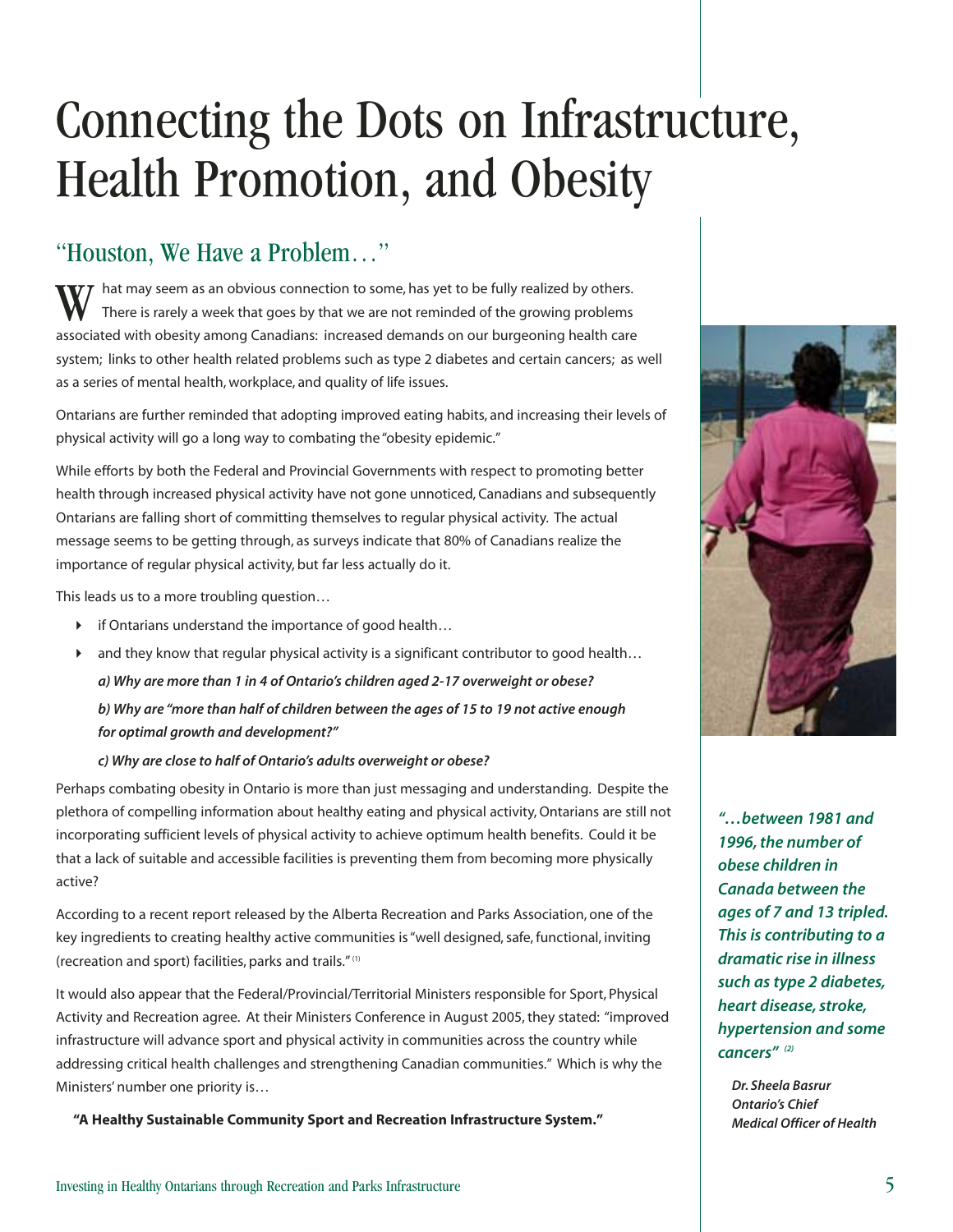# The Cost of Inactivity

*" In 2004, 28% of Ontario children and youth aged 2-17 were overweight or obese. In 2002, more than half of Canadian children and youth aged 15 to 19 were not active enough for optimal growth and development". (8)*

*Ontario's Plan for Healthy Eating and Active Living, Ministry of Health Promotion*



*When asked about the number one thing they could do to improve their health, 80% of Canadians say they should be more physically active. (9)*

*Provincial/Territorial Ministers Responsible for Physical Activity, Recreation, and Sport*

ccording to a recent report released by the Ontario Ministry of Health Promotion "obesity costs Ontario approximately \$1.6 billion annually, including \$647 million in direct costs and \$905  $\AA$  coording to a recent is<br>million in indirect costs". (3)

While staggering numbers in and of themselves, these figures don't appear to be getting any better. According to Dr. Sheila Basrur, Ontario's Chief Medical Officer of Health,"between 1981 and 1996, the number of obese children in Canada between the ages of 7 – 13 tripled. This is contributing to a dramatic rise in illness such as type 2 diabetes, heart disease, stroke, hypertension and some cancers" . (4)



The trend is really no different for adults. "In 2003, almost half of Ontario's adults were overweight or obese". (5)

To make matters worse,"estimates show that the number of Canadians in their 60s

will increase by 50% over the next 10 years, while "a recent study indicates that 52% of Canadian baby boomers are inactive, with rates of obesity among this generation increasing by nearly 60% in the last decade."<sup>(6)</sup> Other vulnerable groups include low income families, aboriginal peoples, and new immigrant populations.

The bottom line is that more of us are becoming increasingly inactive. Combined with unhealthy food choices, the result is record statistics of obesity and corresponding health issues. Loosely translated, we're getting fatter by the day, and it's costing us a fortune in health care costs.

All levels of governments need to explore real solutions to some of the real problems associated with physical inactivity and obesity. These solutions represent sound investments in Ontario communities that not only serve to combat obesity, they also have social, economical, public safety, and environmental benefits associated with their implementation.

A growing body of knowledge, including the Provincial Ministry of Health Promotion's recently released Healthy Eating and Active Living (H.E.A.L.) strategy, suggests that "Healthy Eating and Active Living"<sup>(7)</sup> is the right prescription to Ontario's obesity crisis. This should not be a great surprise to most, because our mother's warned us: "if you don't eat properly and get some exercise – you'll get fat!"

This report speaks to the 'active living' portion of the obesity prescription. It further illustrates that in order to achieve tangible results, provincial and federal governments must work with municipalities to invest in the environments that enable Ontarians to engage in regular physical activity…

**Community Sport and Recreation Infrastructure!**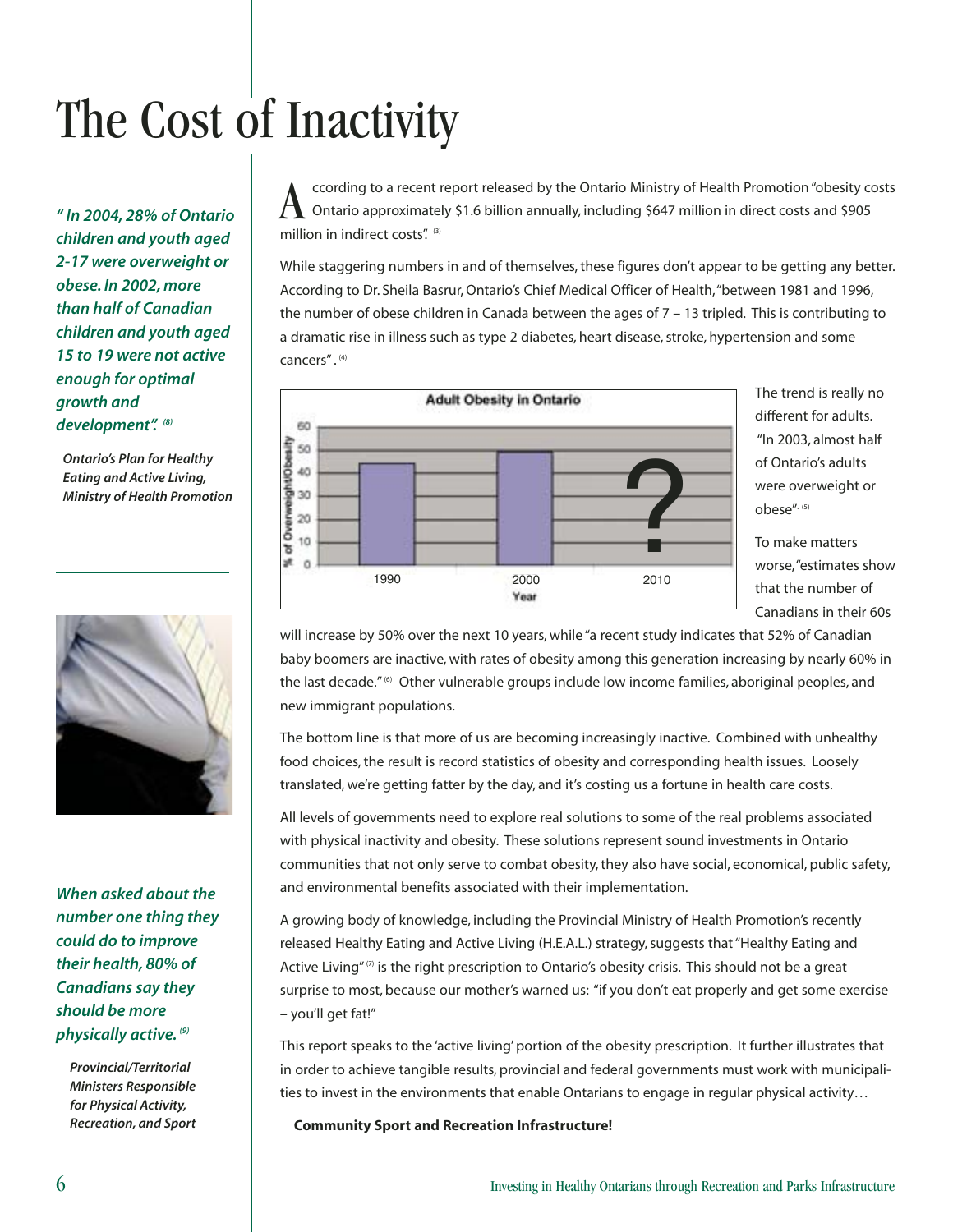## The State of Ontario's Sport and Recreation Infrastructure

### It was thought to be bad…and it is.

ecreation infrastructure in Ontario is in a state of physical decline. The vast majority of publicly owned recreation facilities were built between 1956 and 1980. This was a time when the Government of Ontario had dedicated capital funding programs to assist municipalities with the construction of much needed sport and recreation facilities. Today, facilities of this vintage not only require capital renovations or replacement, but they are more expensive to operate. It is time to revisit the infrastructure of our past, if we are to sustain the infrastructure of our future. R

#### *" The estimated order-of-magnitude capital repair and replacement cost of existing municipally-owned community centers, arenas, indoor pools and outdoor pools is approximately \$5 billion (\$4,959,195,000)."* (10)

These findings are the result of a recent study commissioned by Parks and Recreation Ontario, the Ontario Recreation Facilities Association, and the Ontario Parks Association, with support of the Ontario Ministry of Health Promotion. The report, entitled *Major Municipal Sport and Recreation Facility Inventory*, takes stock of what has been a growing concern among municipalities regarding their ability to manage the burden of infrastructure replacement and renewal.

*"The inventory of municipally-owned facilities is aging, with between 30% and 50% of the stock in each facility type at, or approaching, its useful life. Smaller municipalities with more aged facilities – especially arenas – face an immediate capital crisis in terms of funding requirements to either retrofit or replace deteriorating stock." (11)*



Aging sport and recreation infrastructure is not an isolated problem. "All communities in Ontario will be required to significantly retrofit or replace up to 55% of their community centers in the near future. At least half of the

(community centers) facilities in municipalities of all sizes are 50 years of age or older. Although larger communities have slightly fewer old community centers, facilities in these jurisdictions are generally larger and more complex, which would suggest that a renovation may be several times more expensive than a retrofit or replacement of a facility in a less populated area." (12)

*"Right now, Ontario spends almost half its provincial budget on the health – or illnesscare system. A healthier population could save us billions every year in health care costs." (13)*

*Ministry of Health Promotion*



*"All communities in Ontario will be required to significantly retrofit or replace up to 55% of their community centers in the near future." (14) Major Municipal Sport and Recreation Facility Inventory.*

*Parks and Recreation Ontario*

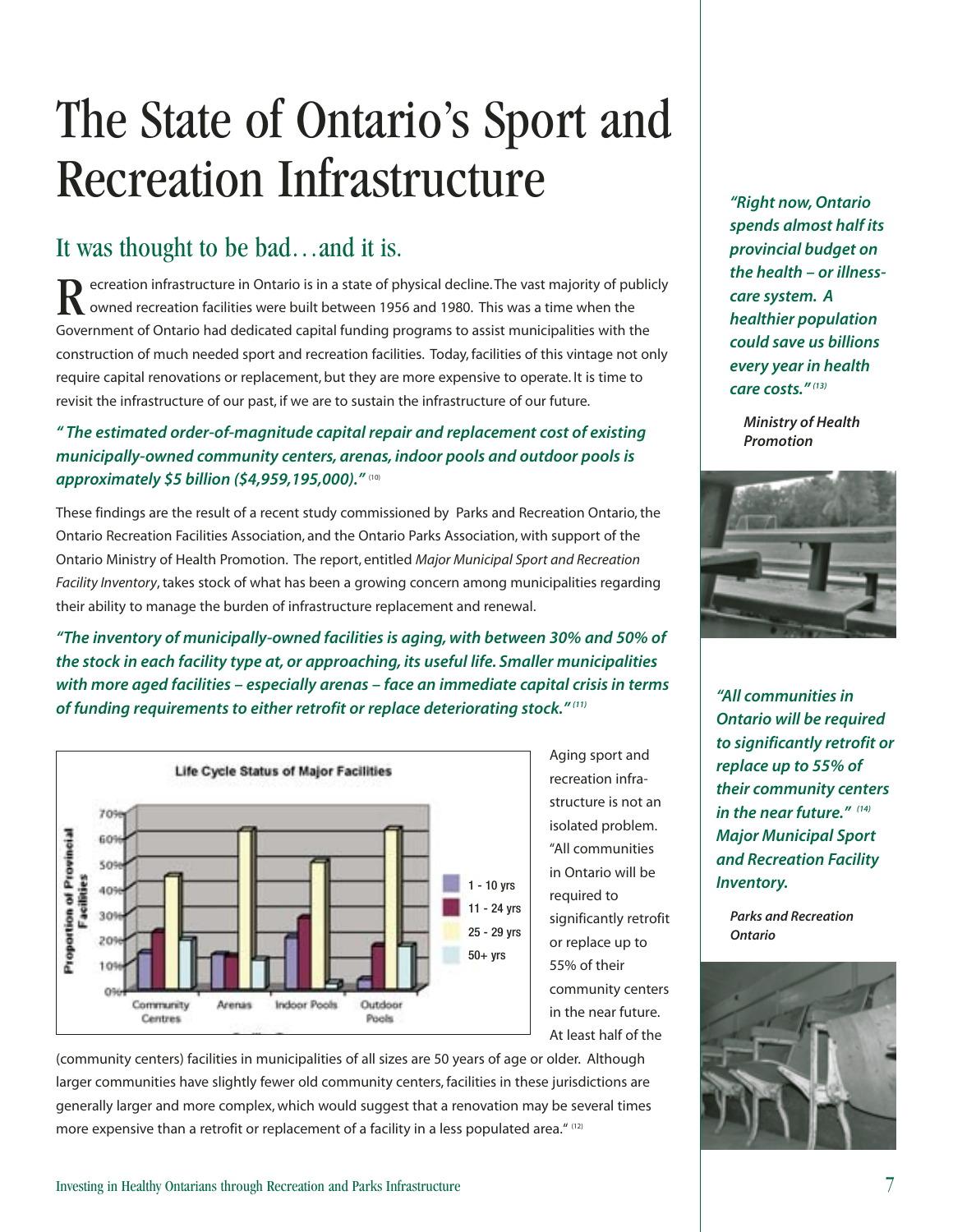The scope of the study included arenas, pools, and community centers. While representative of important elements of Ontario's sport and recreation infrastructure, this is really just the tip of the iceberg. It did not include other important, intricately linked, and publicly funded asset categories, such as;

- Walking Trails Bike Paths Playgrounds Sports Fields School Gymnasiums
- Senior Centres Youth Centres Fitness Centres Curling Rinks Golf Courses

Arts & Cultural Centres YMCA's and YWCA's Boys & Girls Clubs New & Emerging Sports

Future facility inventories are planned to capture the broader sport and recreation infrastructure crisis. This first report however, uncovers a variety of important findings. These findings can be used as a foundation to serve us well, as we begin to address the need for Ontario's new infrastructure funding program.

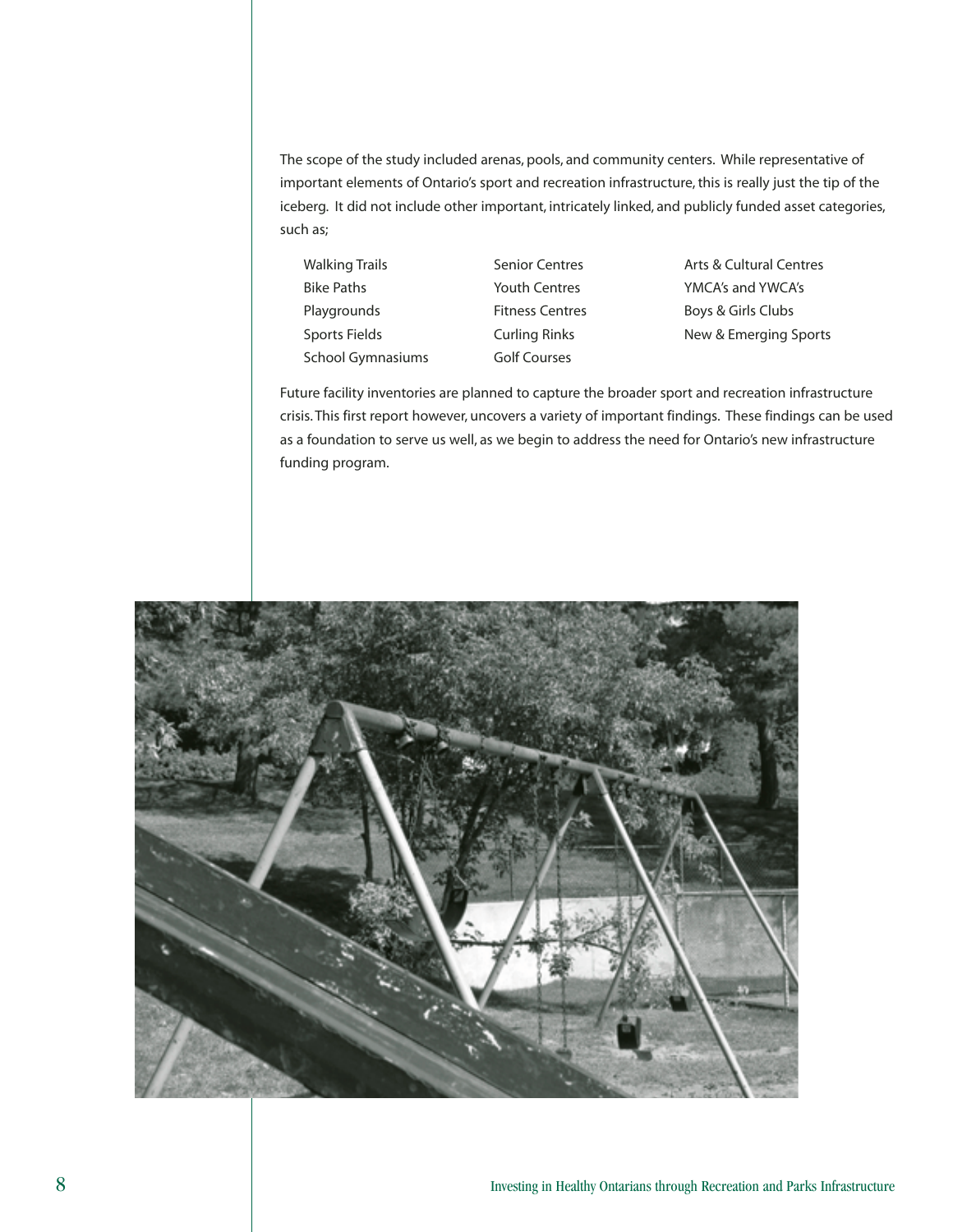# Maintaining the Status Quo – A Bad Choice!

n addition to its inability to effectively accommodate and promote increased physical activity, the aging sport and recreation infrastructure in Ontario comes with additional costs. These are In addition to its inability to effectively accommodate and promote increased physical activit<br>the aging sport and recreation infrastructure in Ontario comes with additional costs. These a<br>the direct and indirect social, p associated with aging infrastructure.

### Deteriorating and aged physical plants

- Costs more to operate and in turn cause further financial pressures on municipalities and users.
- Imposes additional demands on Ontario's over-burdened utility resources (hydro, gas, and water), which not only costs more, but conflicts with provincial energy conservation objectives.
- Compounds Ontario's contribution to green house gas emissions, and associated environmental impacts.
- Diverts potential facility upgrade and program dollars to operating costs or emergency repairs.
- $\blacktriangleright$  Increases costs to users and thereby reduces accessibility to families facing financial constraints.
- Restricts affordable access to important public facilities, particularly by vulnerable groups.
- Increases risk to participant health and safety.
- Increases costs or liability associated with health and safety retrofit requirements for staff and/or users.

### Antiquated and Traditional Facilities

- Reduces user satisfaction and subsequent use of older amenities.
- Limits ability to appeal to, and accommodate growing family needs and diversity of use.
- Restricts ability to capitalize on new technologies, and innovations that would reduce operating expenditures.
- Reduces ability to offer existing residents enhanced quality of life amenities
- Inhibits ability to attract and accommodate new growth.
- Reduces ability to attract corporate interest in sponsoring activities and events.
- Causes discrepancies between new facilities and older facilities, and the corresponding social and public safety dynamics around use.



*"Overall foot traffic increased from 500,000 to 1,000,000 per year."*

*Darrell Curry, Manager of the recently renovated Malton Community Centre, Mississauga, Ontario*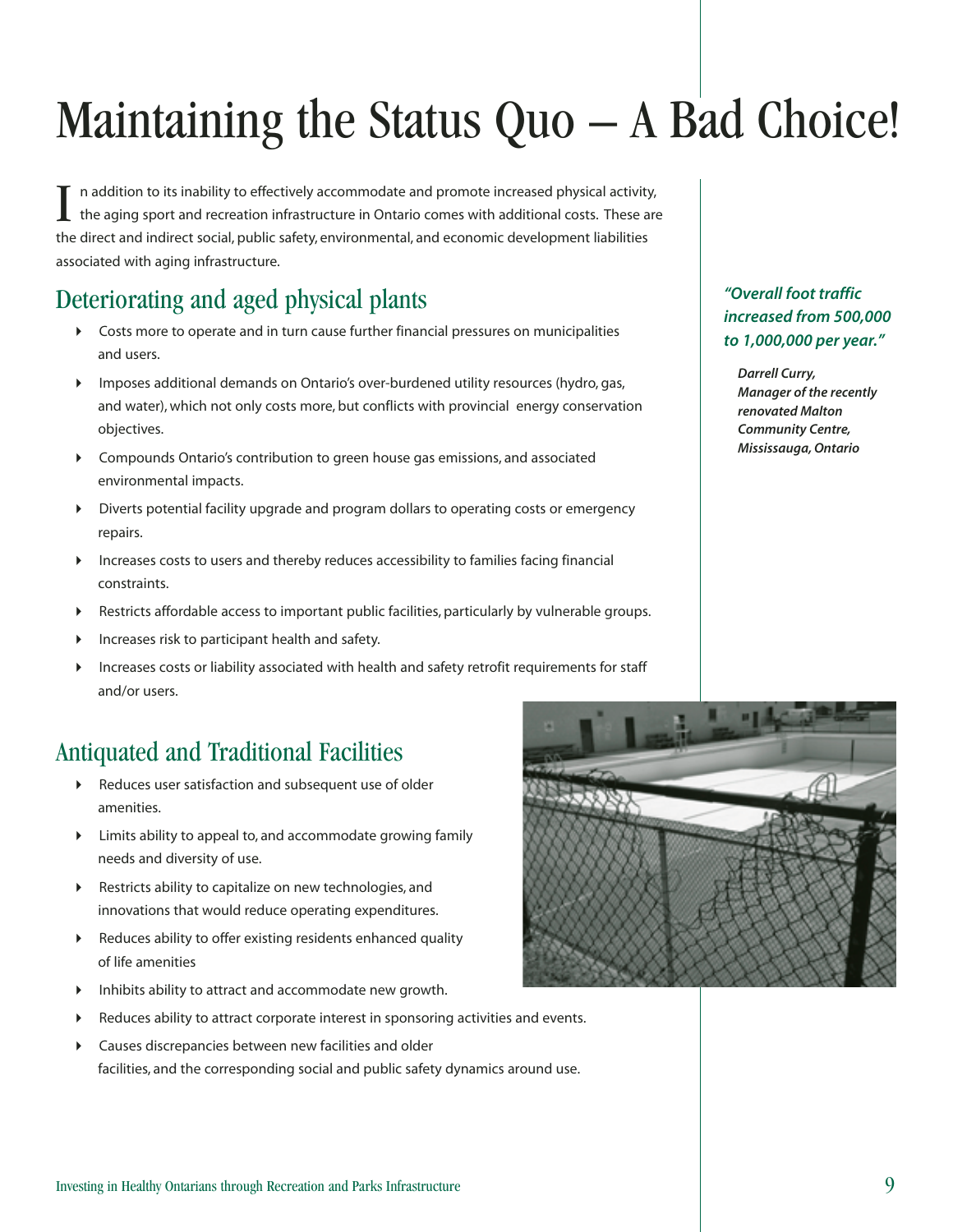# Defining Sport and Recreation Infrastructure

### It's More Than Just Bricks and Mortar

 $\bigcap$  port and Recreation in Ontario is not all fun and games. Nor is the infrastructure that serves the function of providing Ontarians with millions of hours of physical activity each day. S

On the one hand, Ontario's sport and recreation infrastructure is indeed about "bricks and mortar." It includes the construction, maintenance, repair, operation, and the responsible supervision of facilities and outdoor areas.

It's also more than just arenas, gyms, and playfields. Sport and recreation infrastructure includes a host of buildings, facilities, and environments whose total inventory may not be entirely familiar to all people. It includes all those indoor and outdoor places and facilities that offer specific health, social, environmental, and economic benefits to the individuals and the communities in which they live.

*Sport and recreation infrastructure has less to do with facilities and parks, and more to do with what happens in, around, and as a result of having them. It's also about achieving certain outcomes that are seen as critical to the life of a community.*

*Why do you think they call them community centres?*

| Indoor |                          |  |
|--------|--------------------------|--|
|        | <b>Arenas</b>            |  |
|        | <b>Community Centres</b> |  |
|        | <b>Indoor Pools</b>      |  |
|        | <b>Community Halls</b>   |  |
|        | <b>Cultural Centres</b>  |  |
|        | <b>Senior Centres</b>    |  |
|        | <b>Youth Centres</b>     |  |
|        |                          |  |

People are looking for more than just a place to live and work. "A global, mobile class of entrepreneurs is feeding the emergence of creative cities. Where they choose to live and work is the key to determining which cities will Outdoor **Parks Playfields Play-structures Trails Outdoor Pools Splash Pads Pavillions Gardens Waterfronts Marinas Golf Courses**

thrive and which will merely survive." (15) The percentage of Canadians who view sport and recreation infrastructure as desirable community features is certainly worth noting.



*Excerpt from "The Changing Mindset of Canadians"*

*Allan R. Gregg– Chair, The Strategic Counsel (16)*

10 Investing in Healthy Ontarians through Recreation and Parks Infrastructure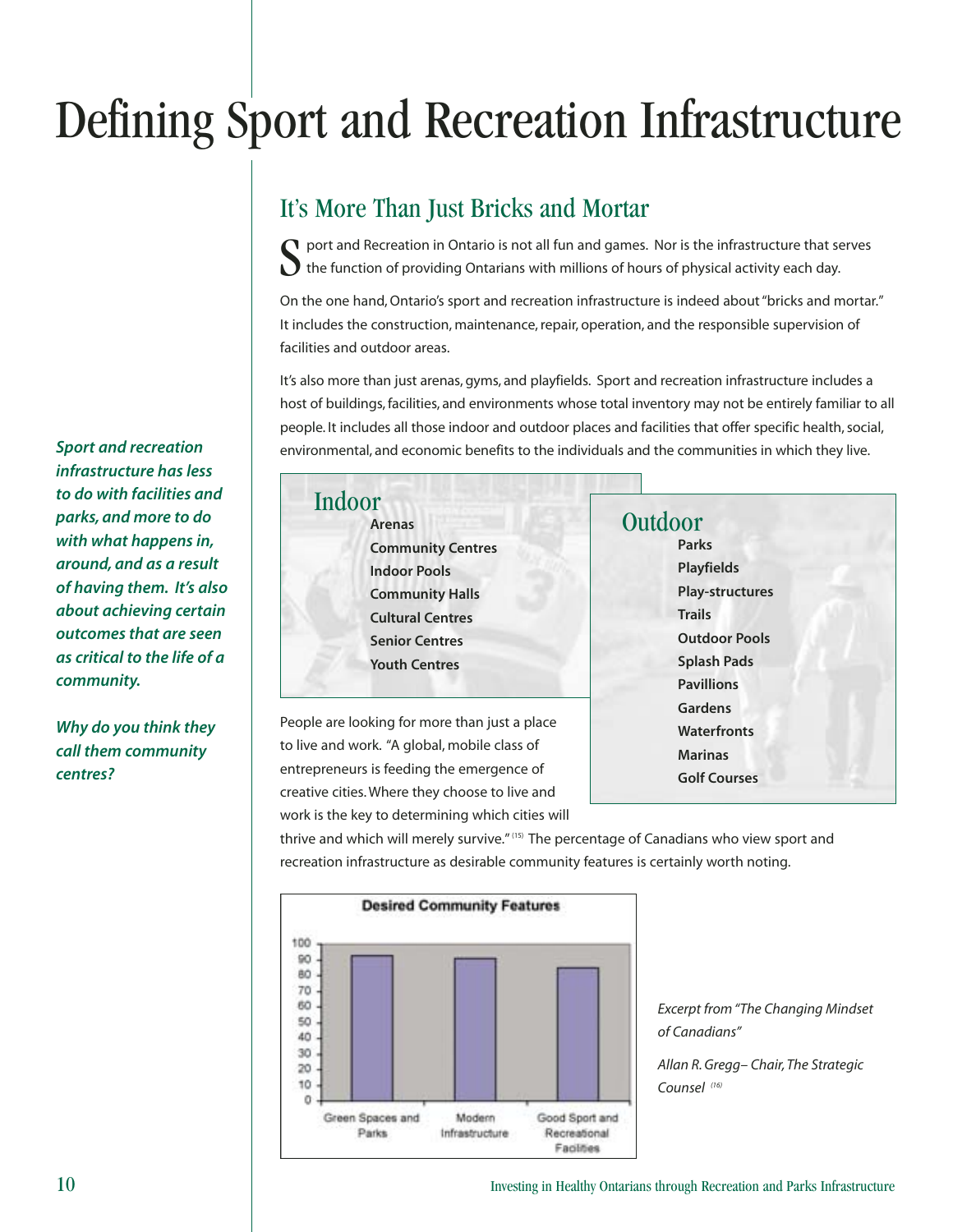### Sport and Recreation Infrastructure is about…













#### Protecting the Natural Environment

By securing and managing open spaces, woodlots, waterfronts, and environmentally sensitive areas for citizens to explore and enjoy.

#### Building Interactive Communities

By developing parks, trail networks, gardens, and facilities of common interest where people have the opportunity to meet.

#### Celebrating Culture

By providing indoor and outdoor spaces for people to host special events, and activities that promote arts and culture.

#### Developing Caring Communities

By supporting volunteer groups, and encouraging service clubs to ensure that a continuum of programs are available to all.

#### Business Retention and Attraction

By facilitating tournaments and events, as well as services of interest to residents, visitors, and potential employers.

### Building Healthy Minds and Healthy Bodies

By offering countless opportunities for physical activity to quiet enjoyment for self, friends, family, and community.

*"While cities must have well maintained, safe streets, that is no longer enough. Cities must offer extraordinary cultural experiences, high quality public spaces, and authentic, unique neighbourhoods and amenities."*

*Glen Murray Toronto Star May 21, 2006*

Investing in Sport and Recreation Infrastructure is Investing in the Quality of Life for Ontarians!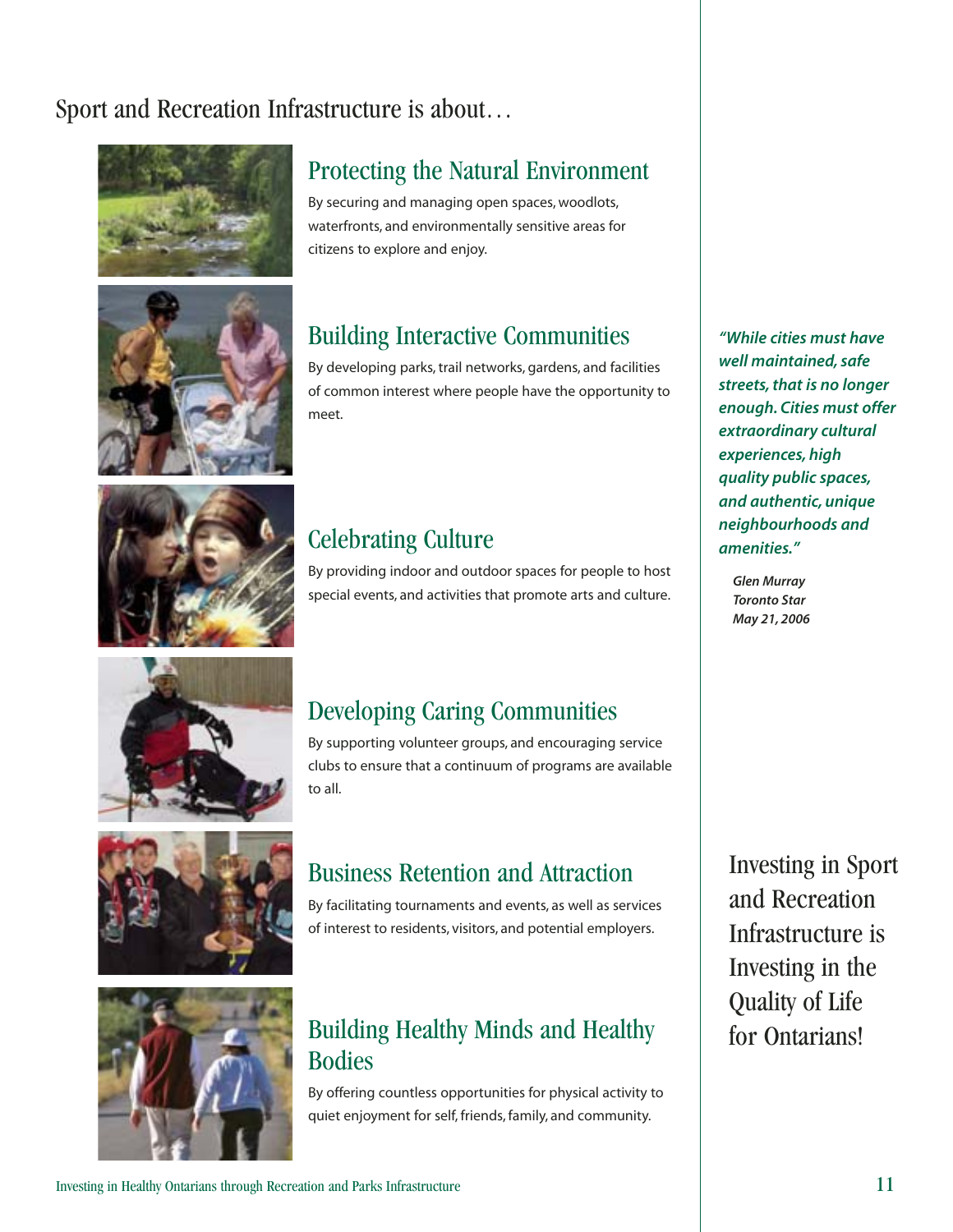# Ontario Municipalities: Closest to the People, and Feeling the Squeeze!

W hen the Provincial Policy Statement on Recreation was established in 1987, municipalities<br>agreed that the responsibility for the provision of services should happen at the local leve agreed that the responsibility for the provision of services should happen at the local level. Municipalities are closest to the people of Ontario, and simply understand the characteristics that make their communities unique.

In assuming the lead for recreation service delivery, most municipalities did not envision that they would do it alone. In fact many municipalities have, and continue to work cooperatively, with other service providers, service clubs, volunteer groups, and the private sector to ensure that the residents of their community are served to the best of their collective ability.

When reports of a \$5 billion infrastructure deficit are tabled, it is important to understand that this is over and above the various cooperative ventures that have occurred in Ontario municipalities.

As outlined previously, "All communities in Ontario will be required to significantly retrofit or replace up to 55% of their community centers in the near future."<sup>(17)</sup> While this represents its own set of social, health, public safety, environmental, and fiscal challenges, growing municipalities have the added problem of renewing the old, while trying to build the new.

The Province of Ontario has two important pieces of legislation that go a long way to addressing growth related pressures on community sport and recreation infrastructure. These being the authority granted to municipalities for "parkland dedication," and "development charges." Not only are these pieces of legislation important to maintain, they need to be enhanced.

Growth municipalities report fundamental shortcomings with the current development charges legislation for sport and recreation infrastructure. First, that only 90% of the cost of new recreation infrastructure is recoverable, and principally that development charges are based on historic levels of service. In simple terms, growth municipalities in Ontario are being asked to provide for the future, based on funding from the past. This is a recipe for disaster, as it severely constrains the capacity of municipalities to meet new resident expectations, new immigrant needs, and new or emerging sport and recreation interests.

Based on 2004 Municipal Performance Measurement Program (MPMP) data, of the 377 municipalities who reported on their results, Ontario municipalities spend \$47.65 per person on the operation of sport and recreation facilities and \$30.06 per person on parks operations and maintenance. This does not include the cost of land, capital cost of construction, or subsequent capital infusions to older facilities.

In addition, Ontario municipalities spent an additional \$31.49 per person on providing sport and recreation programs and services. Combined, the total monies reported by municipalities on sport and recreation in 2004 was \$109.20 per person.

Assuming a total population of 11.6 million people, Ontario municipalities report spending over \$910 million annually on the operation of sport and recreation facilities and programs. This does not include the cost of renewing or building new sport and recreation infrastructure.

*"Municipalities have had and will continue to have the primary responsibility for the provision of recreation services." (18)*

*A Community Recreation Policy Statement, Ontario Ministry of Tourism and Recreation*



*" Over the next 30 years, the number of people living in Ontario is expected to grow by approximately 4 million." (19)* 

*Places To Grow Act, Ministry of Public Infrastructure & Renewal*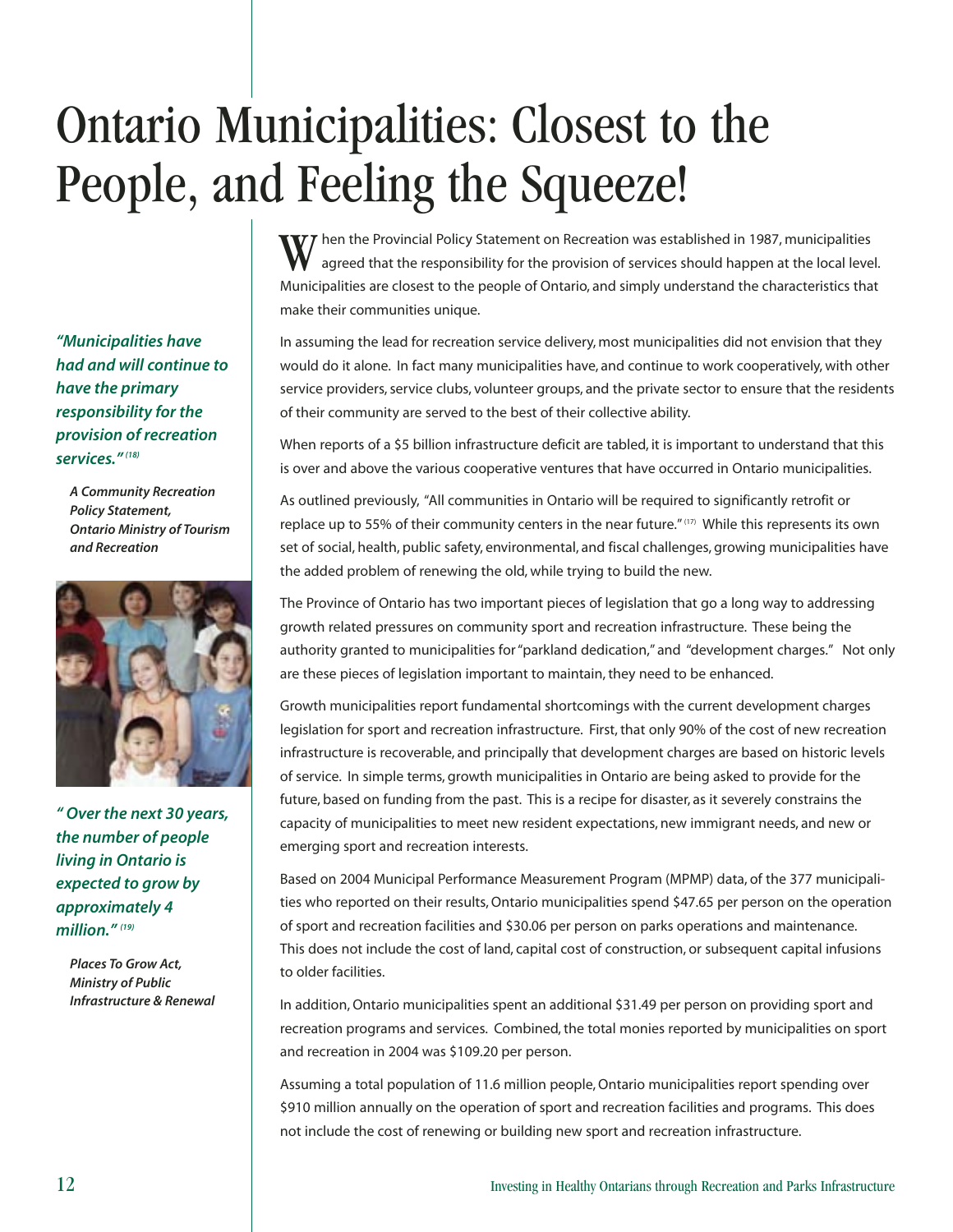Municipalities have assumed a far greater share of the funding burden for public recreation in the past 30 years. Government debates reveal that "from 1977-78 to 1985-86, tax-based revenues spent on Recreation Centres Act grants dwindled from \$19.4 million to \$2.8 million." (20) In 2006, Recreation Centres Act grants were non-existent. In an overall strategy to address the infrastructure deficit in Ontario, the current and subsequent on-going investment from municipalities, users, and other community service providers must be acknowledged.

*"One of the most frustrating things that our league presidents report on, is the number of children they have to turn away due to a lack of playfields!"*

*Guy Bradbury Executive Director Ontario Soccer Association*



*Ontario municipalities reported having over 107 million square feet of recreation facility space.*

*Municipalities in Ontario reported having over 275,000 acres of parks and open space for recreation and sport purposes.*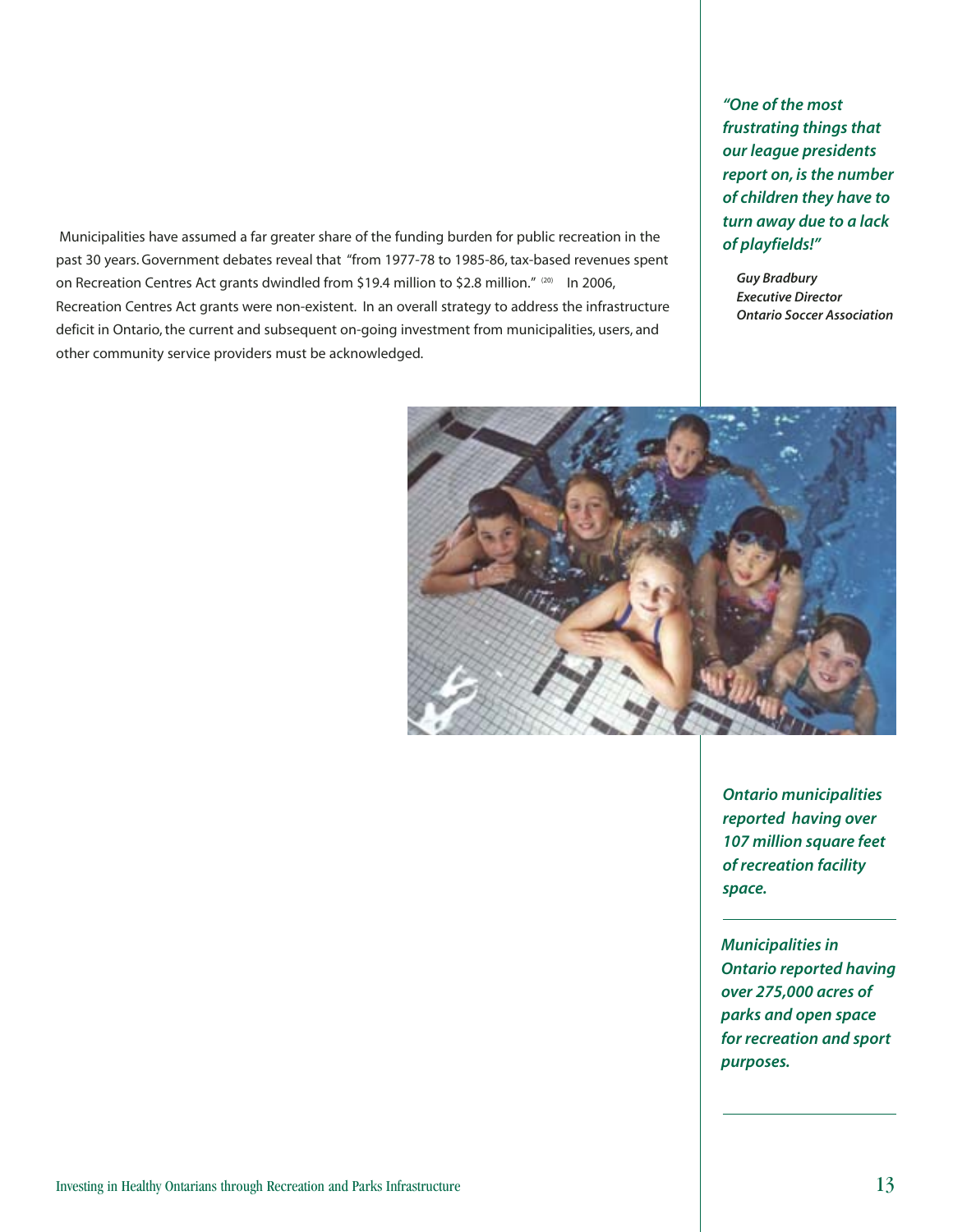# Towards a Sustainable Infrastructure Investment Model

*"Improved Infrastructure* T *will advance sport and physical activity in communities across the country while addressing critical health challenges and strengthening Canadian communities." (22)*

*Conference of Federal/ Provincial/ Territorial Ministers Responsible for Sport, Physical Activity and Recreation, August 2005*



*"Endorsed the recent decision of the Conference of Federal/Provincial/ Territorial Ministers Responsible for Sport, Physical Activity and Recreation identifying sport and recreation infrastructure as their number one priority." (23)*

*Big Cities Mayors Caucus*

he message is becoming clear. At least it is for the federal/provincial/territorial ministers of health, who made a commitment to improving the overall health of Canadians by addressing common preventable risk factors – including physical activity and healthy eating (September 2002). In addition, federal/provincial/territorial ministers responsible for sport, physical activity and recreation, established targets for reducing the number of inactive Canadians by 10% by 2010.

More importantly, during their annual conference in August 2005, Federal/Provincial/Territorial Ministers responsible for Sport, Physical Activity and Recreation, recognized the important link between appropriate provision of community recreation facilities, parks, trails, and active transportation corridors – and enhanced physical activity. As a result, these Ministers identified sport and recreation infrastructure as their number one priority.

#### Big Cities Mayors Caucus

In support of the Ministers' priority setting exercise, in November 2005, the Big Cities Mayors Caucus adopted two motions pertaining to active cities;

**Motion (1) –** *Endorsed the recent decision of the Conference of Federal/ Provincial/Territorial Ministers Responsible for Sport, Physical Activity and Recreation identifying sport and recreation infrastructure as their number one priority.*

**Motion (2) –** *Direct selected municipal staff and the Federation of Canadian Municipalities to draft a comprehensive civic sport, recreation and physical activity policy, in close collaboration with key representatives of sport, recreation, physical activity and healthy living organizations, for consideration at a future meeting of the Big City Mayors Caucus.* **(21)**

As sport and recreation infrastructure plays various roles in Ontario communities (physical, social, environmental, and economical), it should come as no surprise that building a sustainable funding model will not only involve both provincial and federal governments, it will involve various ministries therein.

While it is largely accepted that the Ministers responsible for Sport, Physical Activity and Recreation will assume a lead role, it is incumbent that a more collective and comprehensive inter-ministerial approach be activated.

Notwithstanding that there may be different roles for different ministries, there are some fundamental principles that must be adopted in developing a strategy for a more healthy and active Ontario.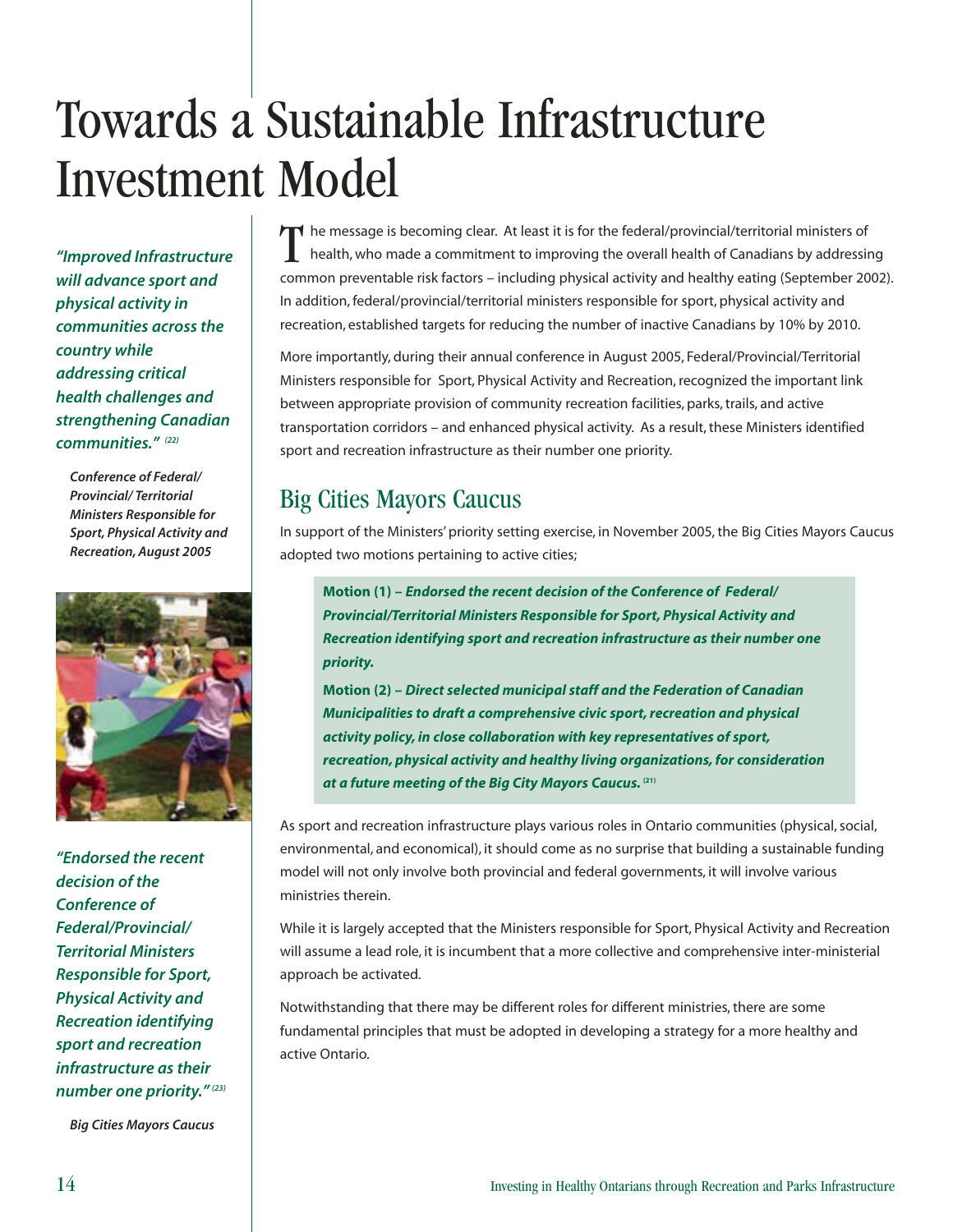### Criteria For Developing a Province-wide Sport and Recreation Infrastructure Funding Program

- The program should balance its focus on facilities that accommodate both sport and recreation activities.
- The program should be a multi-year initiative to facilitate effective facility planning.
- $\blacktriangleright$  Initially, the program's design should take into account input from the sport and recreation communities as well as key industry stakeholders. And, as the program evolves, its elements, criteria and parameters should be adjusted and refined in accordance with consultation with the sector.
- The program should recognize the important role played by municipalities and local governments in the provision and operation of sport and recreation facilities. Consequently, the program should be sensitive to several issues including:
	- 1. that municipalities are coping with competing capital priorities and are constrained by limited capital funds,
	- 2. that ultimately, the cost of facility operations will be absorbed by the local government which could be considered as part of its contribution to the program,
	- 3. that most communities require assistance with both the development of new and the rehabilitation of existing sport and recreation facilities, and
	- 4. that a locally initiated life cycle maintenance system is required to ensure that new or renovated facilities are adequately maintained.
- The program should be inclusive, encompassing every environment that accommodates leisure, recreation, physical activity and sport endeavours. As such, the program should cover built form in which traditional sports and physical activities occur (arenas, community centres, pools, etc.), outdoor environments that are increasingly popular with most target populations (trails, parks, etc.), and non-physical recreation venues such as youth centres and facilities that provide recreation opportunities for older adults.
- The program should complement existing federal, provincial/territorial and local sport, physical activity and recreation initiatives. Where possible, the program should connect with related initiatives (e.g. active transportation).

#### **Sport and Recreation Infrastructure Think Tank**

In June 2006, the Ministry of Health Promotion hosted a "Sport and Recreation Infrastructure "Think Tank". The Ministry invited a variety of stakeholders involved in the provision of community sport and recreation, as well as competitive sport in Ontario. The resulting criteria for a provincial and national infrastructure funding program was consistent with the criteria identified in the Major Municipal Sport and Recreation Inventory, as outline above. In addition, the "Think Tank" findings also revealed the following criteria in support of competitive sport:

- Projects that encourage collaboration.
- Projects that support long-term athlete development.
- Projects that are environmentally friendly.
- Projects that are adaptable and can be altered to address changing needs.
- Projects that have been carefully planned vis-à-vis identified in a master plan inclusive of a financial sustainability plan.
- Projects that meet international design standards.

In summary, a comprehensive infrastructure program would support the goals and objectives of *ACTIVE2010* and other local initiatives that focus on improving the health status of Ontarians by increasing levels of physical activity and sport participation.

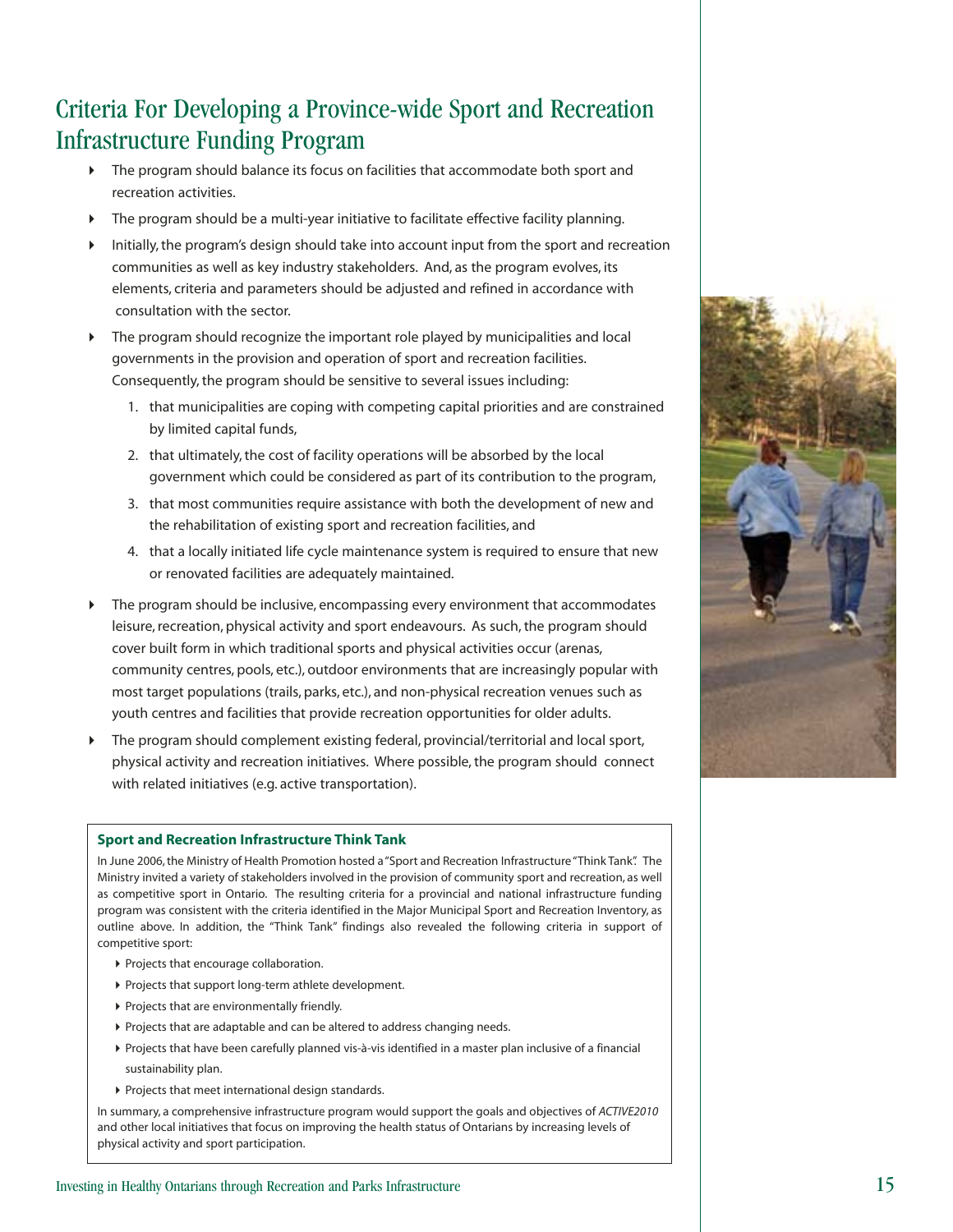### Intra-Governmental Convergence

veryone has a stake in sport and infrastructure renewal. It improves the quality of all our lives, everyday. It also touches on the mandates of several key Ministries in the Provincial Government. In order to achieve our goals, a comprehensive, wide-reaching plan is needed that is supported not just with real dollars, but with policies and planning that reinforce active living. E

#### Infrastructure Renewal

 That the Minister of Infrastructure and Renewal work with the Big Cities Mayors Caucus and the Minister of Agricultural, Food, and Rural Affairs to re-examine the COMRIF program's ability to: a) adequately address sport and recreation infrastructure outside of competing interest with roads and bridges; and b) provide an enhanced program framework for cities whose population exceeds the 250,000 COMRIF benchmark.

#### Finance

- That the Minister of Finance review and revise the current development charges legislation with a view to: a) allowing 100% of the costs associated with new sport and recreation infrastructure to be recovered from development; and b) that specific provisions be added to allow for the current and/or future facility provision requirements that new Ontario residents expect.
- That the Minister of Education, Minister of Finance, and Minister of Health Promotion examine the financial impact of changes to the curriculum-based funding formula and new school planning practices with a view to:
	- a) maintain and/or enhance the current allocation of \$20 million in order to promote affordable access to schools for community recreation and sport purposes
	- b) understand the critical role that previous school construction standards played in the overall provision of community sport and recreation infrastucture.
- That the Minister of Finance commission a study that examines and identifies the impact of sport and recreation infrastructure funding programs on: a) increased physical activity levels among Ontarions; and b) fiscal benefits to Ontario's health care system.

#### **Transportation**

 That the Minister of Transportation adopt policies and incentives to ensure that all appropriate future road-works include bike lane provisions for the purpose of promoting active transportation for Ontarians and reducing vehicle emissions.



16 Investing in Healthy Ontarians through Recreation and Parks Infrastructure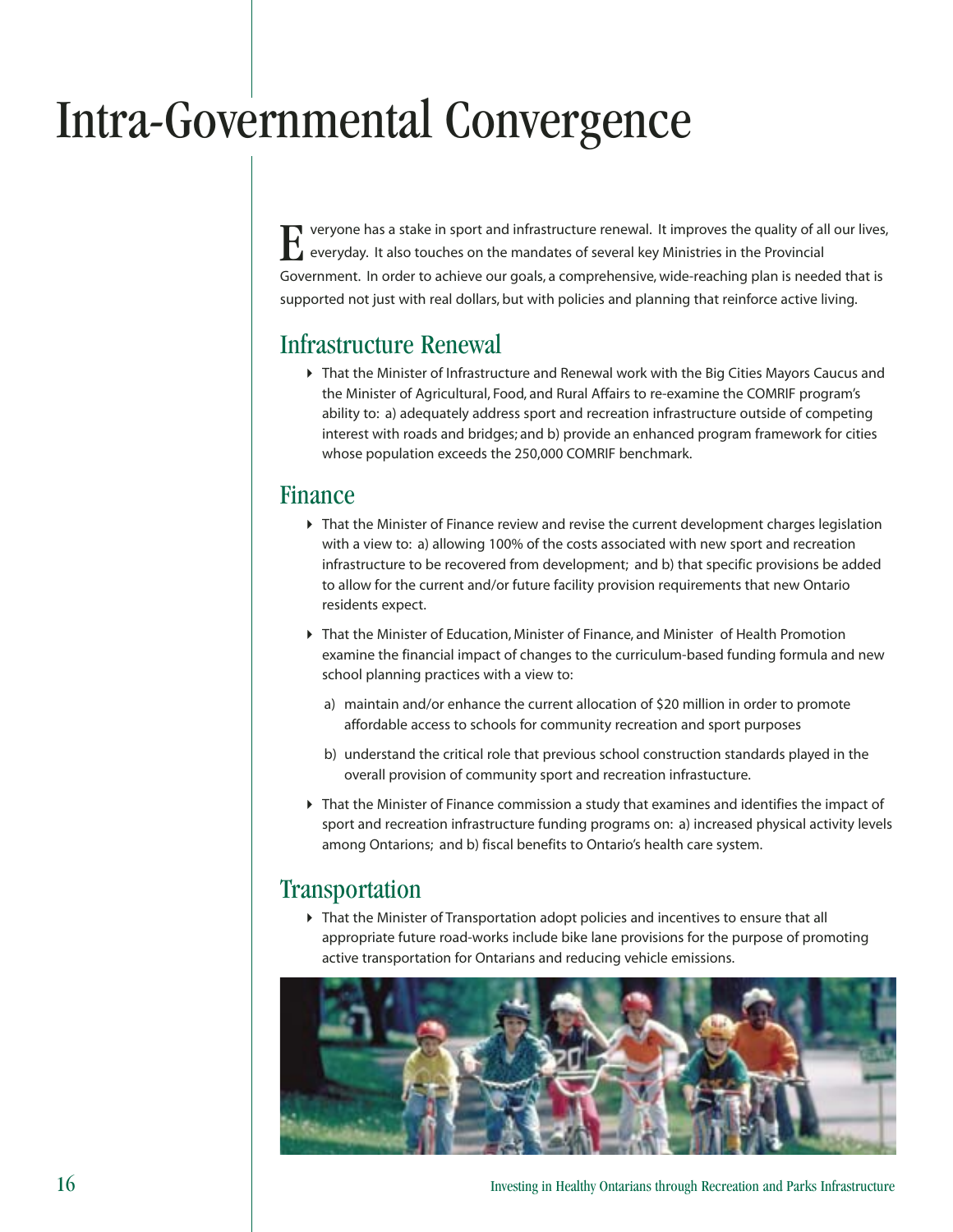#### Education

 That the Minister of Education develop policies that promote schools as community facilities and encourage community use beyond the core curriculum, in order to maximize the use of tax supported facilities to all members of the community.

#### Environment

 That the Minister of Environment re-examine policies that may otherwise constrain development of trails and/or active transportation corridors.

### Citizenship and Immigration

 That the Minister of Citizenship and Immigration advise the Minister of Health Promotion and the Minister of Finance on the type and scope of new sport and recreation infrastructure needs of new immigrant populations entering the Province, and provide for appropriate funding and incentives to meet the needs of new Ontarians.



#### Seniors

 That the Minister responsible for Seniors, Minister of Finance, and Minister of Health Promotion work together to provide incentives for retrofitting or converting traditional Seniors Centres, for the purpose of addressing the activity needs of "new seniors."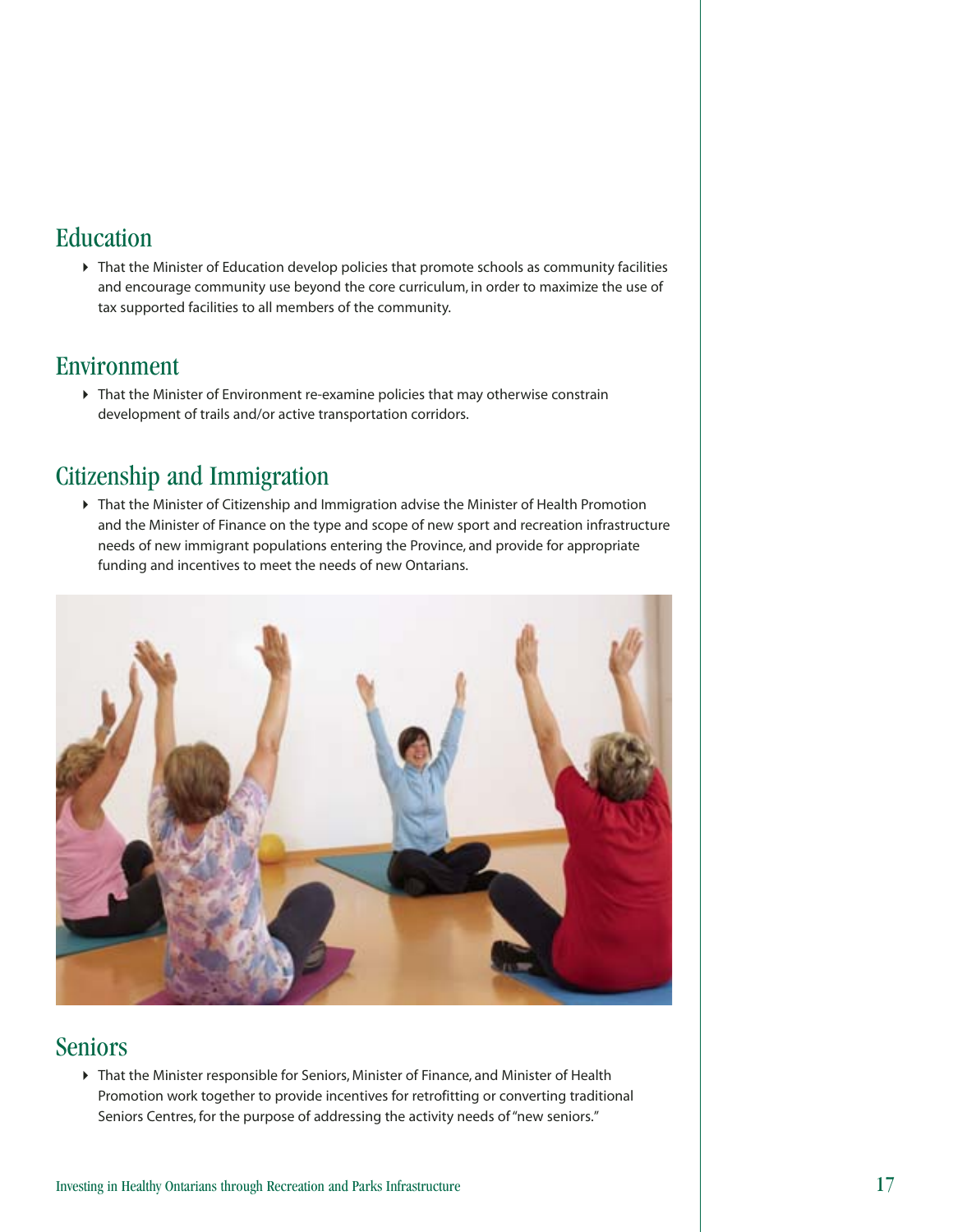# The Parks and Recreation Sector's Commitment

arks and Recreation Ontario (PRO) and its allied partners are eager to participate in planning and implementing a provincial and federal sport and recreation infrastructure program. P

Parks and Recreation Ontario represents the many voices of municipal parks and recreation professionals, as well as the greater parks and recreation sector. PRO's unique relationship with its membership allows for the mobilization and consolidation of expertise to work with the Ontario Government. We are ready and prepared to deliver on our respective efforts.

In preparing this document, Parks and Recreation Ontario has provided the Province with important insight into the challenges facing communities, and subsequently the Province, in addressing the obesity epidemic.

We have more to do, and more to share. The following initiatives will be implemented as part of the next phases of the Parks and Recreation Ontario Infrastructure Strategy:

- Conduct research with private, not-for-profit, education, and charitable sectors to ensure that the facility database resulting from this inventory project is as comprehensive as possible.
- Complete the future phases of the project including a detailed assessment of facility use patterns, operating profiles, etc.
- Engage in consultation and planning activities that could result in the following:
	- 1. A mechanism to frequently update the provincial recreation and sport facility inventory.
	- 2. A mechanism to continually monitor facility and operating trends important to the sector(s).
	- 3. Funding models that would assist municipalities and other public sector agencies deal with the funding gaps revealed by this study.
	- 4. Consensus regarding an approach to determining appropriate facility provision levels that can be consistently applied across the province.
	- 5. A province wide approach to life cycle management that considers the aging nuances of major facility types.
- Share best practices with other provinces facing the same infrastructure challenges as Ontario.